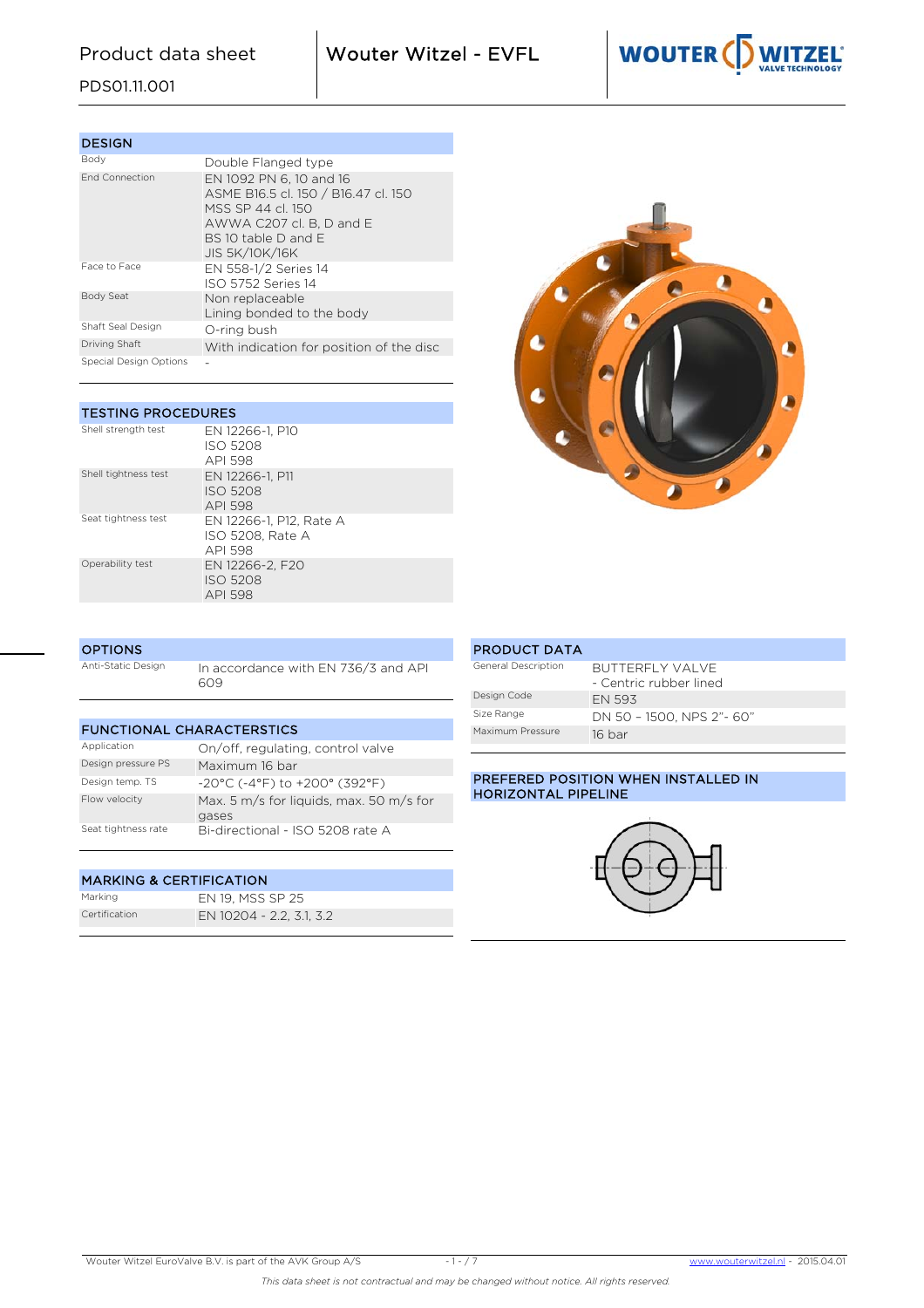

PARTS LIST – EVFL 50-350 (2"-14")

PDS01.11.001



|                | Item Description | Material <sup>(1)</sup>                                                                                                 | EN/DIN                                                                                                   | <b>Comparable ASTM</b>                                                                     |
|----------------|------------------|-------------------------------------------------------------------------------------------------------------------------|----------------------------------------------------------------------------------------------------------|--------------------------------------------------------------------------------------------|
| O <sub>1</sub> | Shaft            | Duplex SS<br>Martensitic SS<br>Aluminium Bronze<br>Monel K500°<br>Hastelloy-C <sup>®</sup>                              | 1.4462, EN 10088<br>1.4057, EN 10088<br>CuAl10Ni5Fe4, EN 12163<br>NA 18, BS 3076                         | A 182, Grade F51<br>A 276, Grade 431<br>B 150, C63000<br>B 547, N10276                     |
| O <sub>2</sub> | <b>Bush</b>      | Bronze                                                                                                                  |                                                                                                          |                                                                                            |
| 03             | O-ring           | <b>EPDM</b><br><b>NBR</b><br><b>FPM</b>                                                                                 |                                                                                                          |                                                                                            |
| 04             | Body             | Ductile Iron<br>Ductile Iron (low temp.)                                                                                | 5.3106, EN 1563 (JS1030)<br>5.3103, EN 1563 (JS1049)                                                     | A 395, 60-40-18                                                                            |
| 05             | Bearing          | St. / PTFE Lining<br>Bronze / PTFE Lining                                                                               |                                                                                                          |                                                                                            |
| 06             | Conical pin      | See ITEM 01                                                                                                             | See ITEM 01                                                                                              | See ITEM 01                                                                                |
| 07             | <b>Disc</b>      | Duplex SS<br>Martensitic SS<br>Ductile Iron / Rilsan coated (2)<br>Aluminium Bronze<br>Hastelloy-C <sup>®</sup><br>CuNi | 1.4462, EN 10088<br>1.4057, EN 10088<br>5.3106, EN 1563 (JS1030)<br>CC333G, EN 1982<br>2.0835, DIN 17658 | A 182, Grade F51<br>A 276, Grade 431<br>A 395, 60-40-18<br>B 148, C95800<br>A 494, CW-12MW |
| 08             | Shaft            | See ITEM 01                                                                                                             | See ITEM 01                                                                                              | See ITEM 01                                                                                |
| 09             | Lining           | <b>EPDM</b><br><b>NBR</b><br><b>FPM</b>                                                                                 |                                                                                                          |                                                                                            |
| 10             | Sealing ring     | Cu                                                                                                                      |                                                                                                          |                                                                                            |
| 11             | Plug             | St./Zn5C                                                                                                                |                                                                                                          |                                                                                            |

<sup>(1)</sup> Other materials on request<br><sup>(2)</sup> For DN 250 and DN 300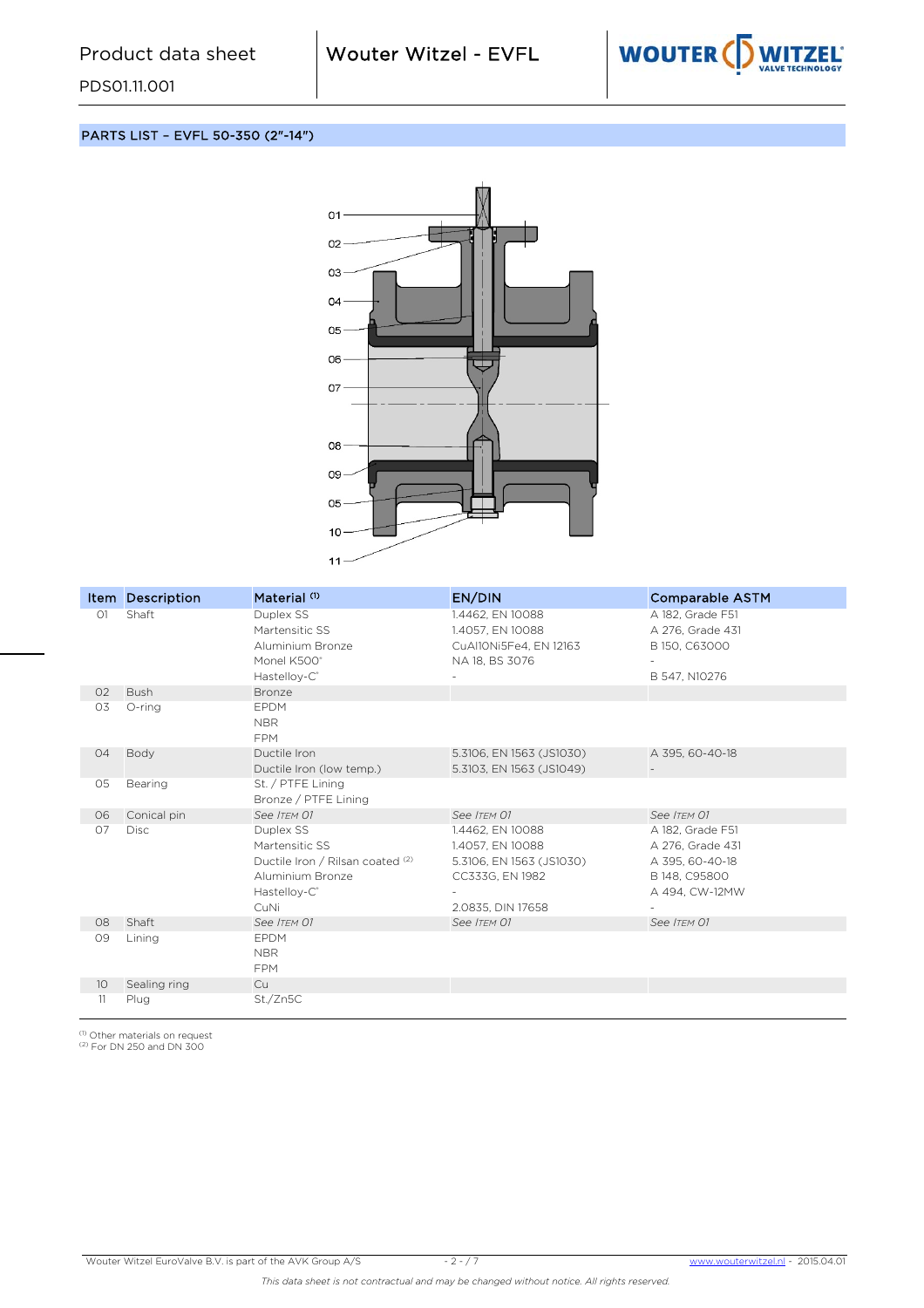

DIMENSIONS – EVFL 50-350 (2"-14")



| <b>DN</b> |     | <b>NPS</b>       | A   | с   | D   | Е   | F  | G  | н               | ISO<br>5211      | K   | ш   | M              | n              | <b>MASS</b><br>$\pm$ kg |
|-----------|-----|------------------|-----|-----|-----|-----|----|----|-----------------|------------------|-----|-----|----------------|----------------|-------------------------|
|           | 50  | 2 <sup>n</sup>   | 50  | 150 | 63  | 118 | 12 | 34 | 10              | F <sub>O</sub> 7 | 70  | 90  | 9              | 4              | 11                      |
|           | 65  | $2\frac{1}{2}$ " | 65  | 170 | 71  | 126 | 12 | 34 | 10 <sup>°</sup> | F <sub>O</sub> 7 | 70  | 90  | $\overline{9}$ | $\overline{4}$ | 13                      |
|           | 80  | 3''              | 80  | 180 | 78  | 133 | 12 | 34 | 10              | FO7              | 70  | 90  | 9              | $\overline{4}$ | 17                      |
|           | 100 | 4"               | 100 | 190 | 98  | 147 | 12 | 34 | 12              | F <sub>O</sub> 7 | 70  | 90  | $\overline{9}$ | $\overline{4}$ | 20                      |
|           | 125 | 5"               | 125 | 200 | 109 | 160 | 12 | 34 | 12              | FO7              | 70  | 90  | 9              | 4              | 26                      |
|           | 150 | 6"               | 150 | 210 | 133 | 180 | 14 | 34 | 16              | F <sub>O</sub> 7 | 70  | 90  | $\overline{9}$ | $\overline{4}$ | 31                      |
|           | 200 | 8"               | 200 | 230 | 158 | 204 | 14 | 34 | 16              | FO7              | 70  | 90  | 9              | 4              | 45                      |
|           | 250 | 10"              | 250 | 250 | 194 | 245 | 15 | 45 | 24              | F10              | 102 | 125 | 11             | $\overline{4}$ | 70                      |
|           | 300 | 12"              | 300 | 270 | 219 | 270 | 15 | 45 | 24              | F10              | 102 | 125 | 11             | 4              | 90                      |
|           | 350 | 14"              | 336 | 290 | 236 | 315 | 15 | 45 | 24              | F10              | 102 | 125 | 11             | $\overline{4}$ | 120                     |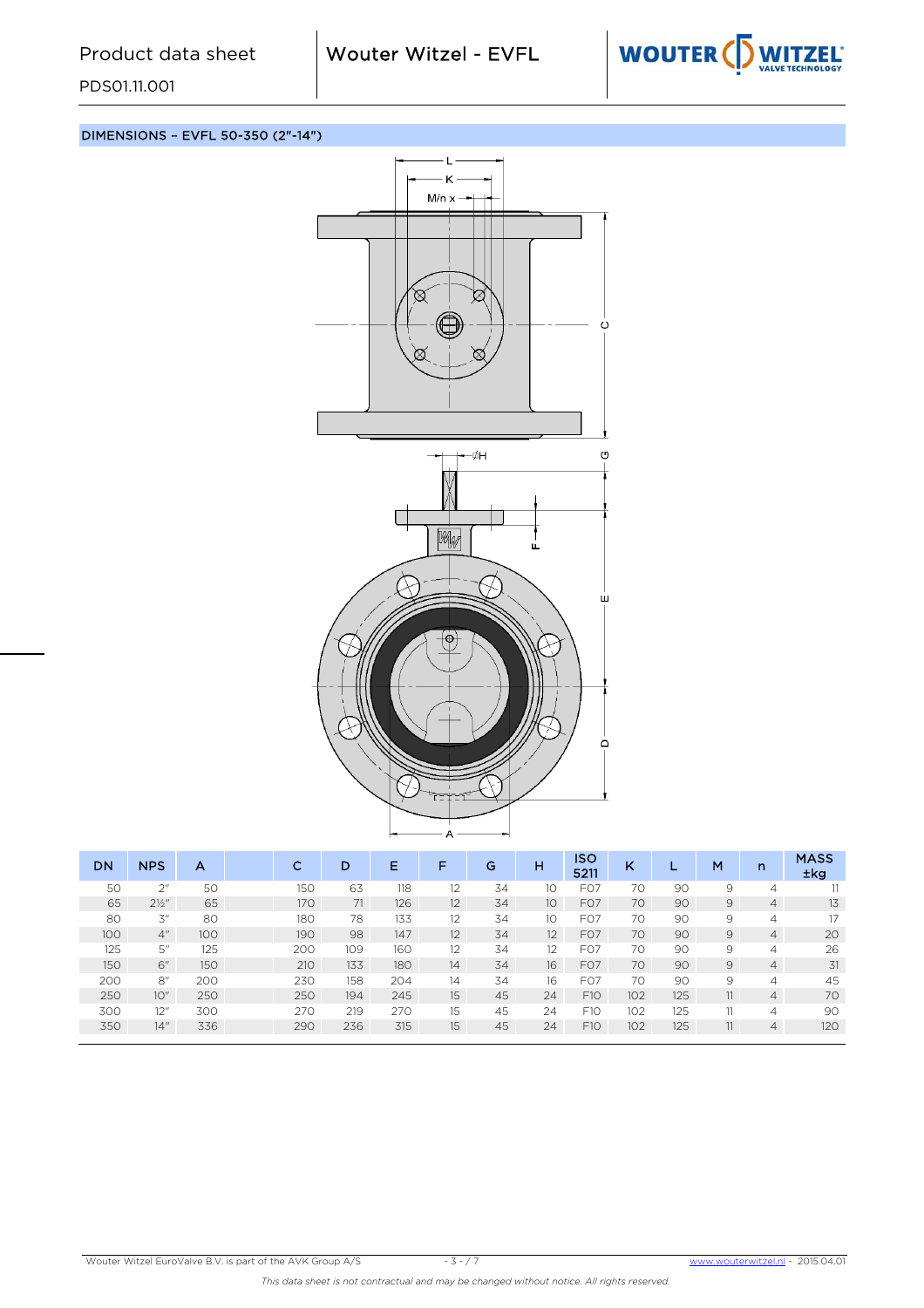

#### PARTS LIST – EVFL 400-1000 (16"-40")



|    | Item Description    | Material <sup>(1)</sup>                                                                                                                                                                              | EN/DIN                                                                                                                       | <b>Comparable ASTM</b>                                                                                    |
|----|---------------------|------------------------------------------------------------------------------------------------------------------------------------------------------------------------------------------------------|------------------------------------------------------------------------------------------------------------------------------|-----------------------------------------------------------------------------------------------------------|
| O1 | Shaft               | Duplex SS<br>Martensitic SS<br>Aluminium Bronze<br>Monel K500°<br>Hastelloy-C <sup>®</sup>                                                                                                           | 1.4462, EN 10088<br>1.4057, EN 10088<br>CuAl10Ni5Fe4, EN 12163<br>NA 18, BS 3076                                             | A 182, Grade F51<br>A 276, Grade 431<br>B 150, C63000<br>B 547, N10276                                    |
| 02 | <b>Bush</b>         | Bronze                                                                                                                                                                                               |                                                                                                                              |                                                                                                           |
| O3 | O-ring              | <b>EPDM</b><br><b>NBR</b><br><b>FPM</b>                                                                                                                                                              |                                                                                                                              |                                                                                                           |
| 04 | Body                | Ductile Iron<br>Ductile Iron (low temp.)                                                                                                                                                             | 5.3106, EN 1563 (JS1030)<br>5.3103, EN 1563 (JS1049)                                                                         | A 395, 60-40-18                                                                                           |
| 05 | Bearing             | St. / PTFE Lining<br>Bronze / PTFE Lining                                                                                                                                                            |                                                                                                                              |                                                                                                           |
| 06 | Conical pin         | See ITEM 01                                                                                                                                                                                          | See ITEM 01                                                                                                                  | See ITEM 01                                                                                               |
| 07 | <b>Disc</b>         | Austenitic SS <sup>(2)</sup><br>Duplex SS <sup>(3)</sup><br>Martensitic SS <sup>(4)</sup><br>Ductile Iron / Rilsan coated<br>Aluminium Bronze<br>Hastelloy-C <sup>® (5)</sup><br>CuNi <sup>(5)</sup> | 1.4408, EN 10213<br>1.4462, EN 10088<br>1.4057, EN 10088<br>5.3106, EN 1563 (JS1030)<br>CC333G, EN 1982<br>2.0835, DIN 17658 | A 351, CF8M<br>A 182, Grade F51<br>A 276, Grade 431<br>A 395, 60-40-18<br>B 148, C95800<br>A 494, CW-12MW |
| 08 | Shaft               | See ITEM 01                                                                                                                                                                                          | See ITEM 01                                                                                                                  | See ITEM 01                                                                                               |
| 09 | Lining              | EPDM<br><b>NBR</b><br><b>FPM</b>                                                                                                                                                                     |                                                                                                                              |                                                                                                           |
| 12 | Axial bearing       | Bronze                                                                                                                                                                                               |                                                                                                                              |                                                                                                           |
| 13 | Cover plate         | St./Zn5C                                                                                                                                                                                             |                                                                                                                              |                                                                                                           |
| 14 | Cylinder head screw | St./Zn5C                                                                                                                                                                                             |                                                                                                                              |                                                                                                           |
| 15 | Counter sunk screw  | St./Zn5C                                                                                                                                                                                             |                                                                                                                              |                                                                                                           |
| 16 | Collar bearing      | Bronze                                                                                                                                                                                               |                                                                                                                              |                                                                                                           |
| 18 | Ring                | Bronze                                                                                                                                                                                               |                                                                                                                              |                                                                                                           |
| 19 | Sealing plate       | St./NBR<br>St./FPM                                                                                                                                                                                   |                                                                                                                              |                                                                                                           |

(1) Other materials on request<br>(2) for ≥ DN 500<br>(3) forged ≤ DN 450, casted ≥ DN 500, material 1.4517, EN 10213 (ASTM A 351, CD-4MCu)<br>(4) forged ≤ DN 450<br>(5) ≤ DN 500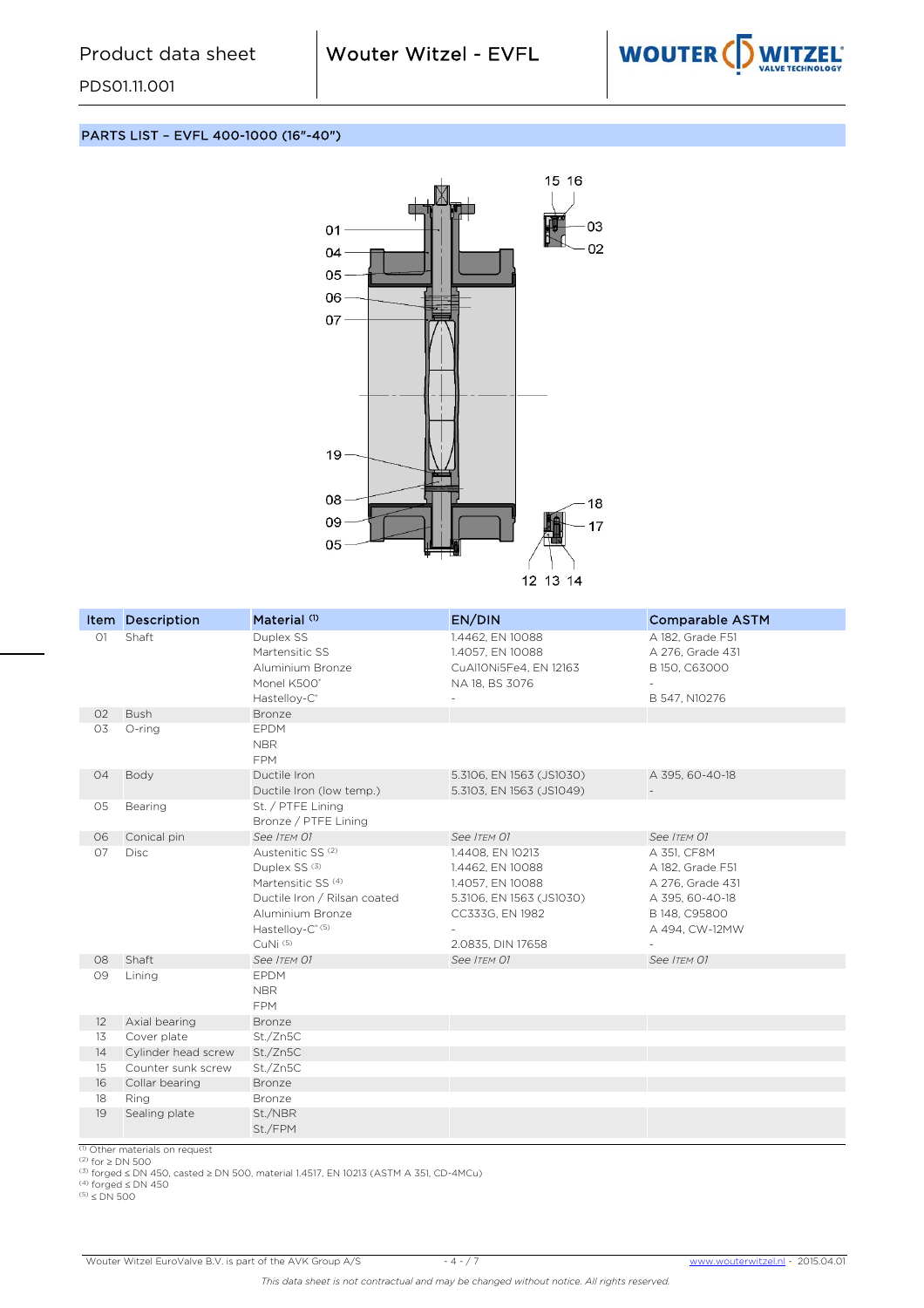

## DIMENSIONS – EVFL 400-1000 (16"-40")



| DN   | <b>NPS</b> | А   | C   | D   | Е   | F  | G  | н  | ISO<br>5211 | Κ   |     | M  | n              | <b>MASS</b><br>±kg |
|------|------------|-----|-----|-----|-----|----|----|----|-------------|-----|-----|----|----------------|--------------------|
| 400  | 16″        | 386 | 310 | 308 | 363 | 25 | 50 | 30 | F14         | 140 | 175 |    | 4              | 165                |
| 450  | 18"        | 436 | 330 | 334 | 388 | 25 | 50 | 30 | F14         | 140 | 175 | 17 | $\overline{4}$ | 200                |
| 500  | 20"        | 486 | 350 | 360 | 413 | 25 | 50 | 30 | F14         | 140 | 175 | 17 | 4              | 230                |
| 600  | 24"        | 586 | 390 | 426 | 510 | 25 | 50 | 40 | F14         | 140 | 175 | 17 | $\overline{4}$ | 320                |
| 700  | 28"        | 686 | 430 | 499 | 560 | 25 | 60 | 46 | F16         | 165 | 210 | 21 | 4              | 420                |
| 800  | 32"        | 786 | 470 | 549 | 610 | 25 | 60 | 46 | F16         | 165 | 210 | 21 | $\overline{4}$ | 610                |
| 900  | 36"        | 886 | 510 | 625 | 690 | 30 | 90 | 60 | F25         | 254 | 300 | 17 | 8              | 820                |
| 1000 | 40"        | 986 | 550 | 685 | 740 | 30 | 90 | 60 | F25         | 254 | 350 | 17 | 8              | 1130               |
| 1000 | 40"        | 986 | 550 | 685 | 740 | 30 | 90 | 60 | F30         | 298 | 350 | 21 | 8              | 1130               |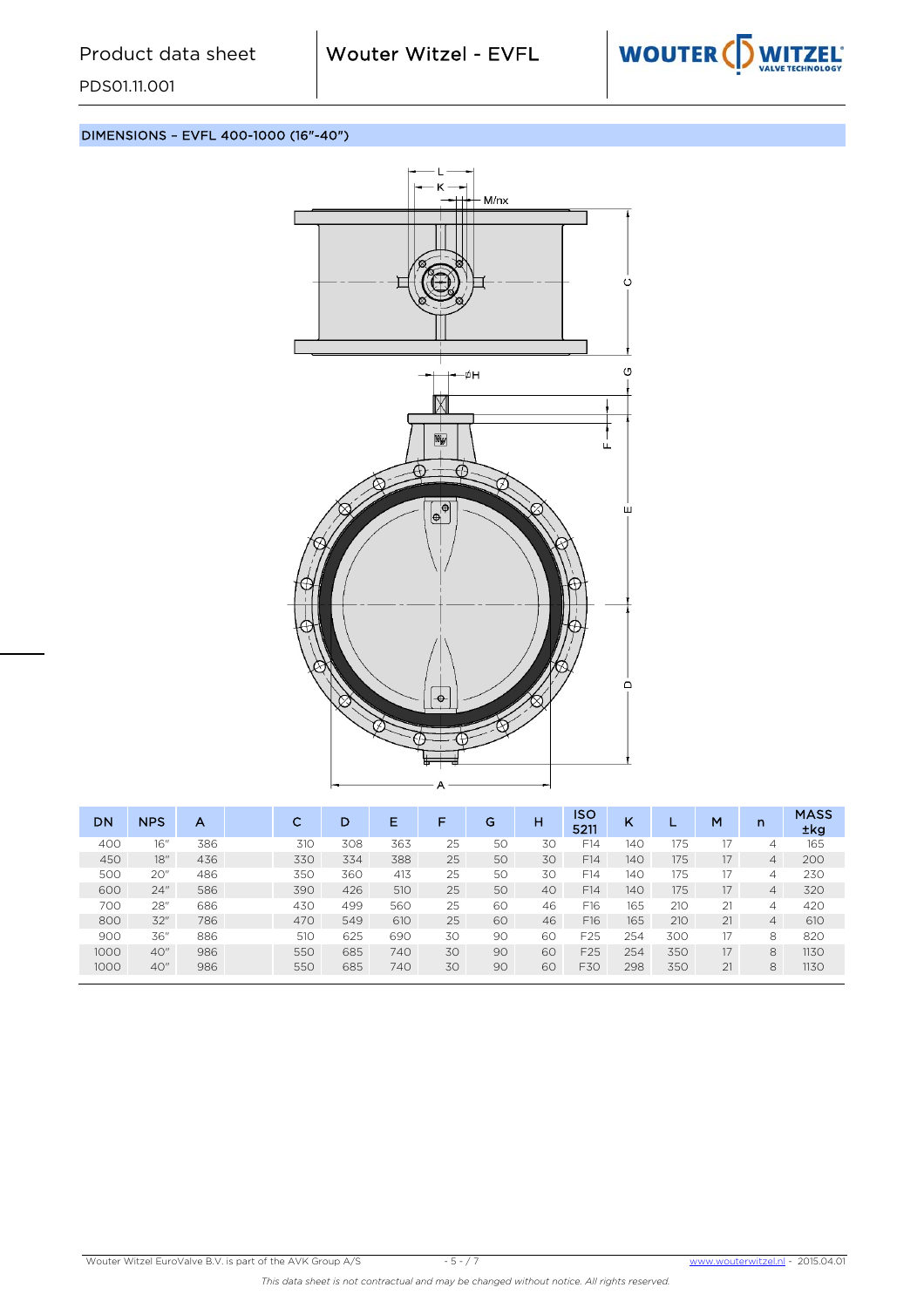

PARTS LIST – EVFL 1200-1500 (48"-60")

PDS01.11.001



| Item           | <b>Description</b>                 | Material <sup>(1)</sup>                                                        | EN/DIN                                                                              | <b>Comparable ASTM</b>                                            |
|----------------|------------------------------------|--------------------------------------------------------------------------------|-------------------------------------------------------------------------------------|-------------------------------------------------------------------|
| O1             | Shaft                              | Duplex SS<br>Martensitic SS<br>Aluminium Bronze<br>Monel K500*                 | 1.4462, EN 10088<br>1.4057, EN 10088<br>CuAl10Ni5Fe4, EN 12163<br>NA 18, BS 3076    | A 182. Grade F51<br>A 276, Grade 431<br>B 150, C63000             |
| O <sub>2</sub> | <b>Bush</b>                        | Hastelloy-C <sup>®</sup><br><b>Bronze</b>                                      |                                                                                     | B 547, N10276                                                     |
| 03             | O-ring                             | <b>EPDM</b><br><b>NBR</b><br><b>FPM</b>                                        |                                                                                     |                                                                   |
| 04             | Body                               | Ductile Iron<br>Ductile Iron (low temp.)                                       | 5.3106, EN 1563 (JS1030)<br>5.3103, EN 1563 (JS1049)                                | A 395, 60-40-18<br>$\overline{\phantom{a}}$                       |
| 05             | Bearing                            | St. / PTFE Lining<br>Bronze / PTFE Lining                                      |                                                                                     |                                                                   |
| 06             | Conical pin                        | See ITEM 01                                                                    | See ITEM 01                                                                         | See ITEM 01                                                       |
| 07             | Disc                               | Austenitic SS<br>Duplex SS<br>Ductile Iron / Rilsan coated<br>Aluminium Bronze | 1.4408, EN 10213<br>1.4517, EN 10213<br>5.3106, EN 1563 (JS1030)<br>CC333G, EN 1982 | A 351, CF8M<br>A 351, CD-4MCu<br>A 395, 60-40-18<br>B 148, C95800 |
| 08             | Shaft                              | See ITEM 01                                                                    | See ITEM 01                                                                         | See ITEM 01                                                       |
| 09             | Lining                             | <b>EPDM</b><br><b>NBR</b><br><b>FPM</b>                                        |                                                                                     |                                                                   |
| 12             | Axial bearing                      | <b>Bronze</b>                                                                  |                                                                                     |                                                                   |
| 13             | Cover plate                        | St./Zn5C                                                                       |                                                                                     |                                                                   |
| 14             | Cylinder head screw                | St./Zn5C                                                                       |                                                                                     |                                                                   |
| 15<br>16       | Counter sunk screw<br>Flanged bush | St./Zn5C<br><b>Bronze</b>                                                      |                                                                                     |                                                                   |
| 17             | O-ring                             | <b>EPDM</b><br><b>NBR</b><br><b>FPM</b>                                        |                                                                                     |                                                                   |
| 19             | Sealing plate                      | St./NBR<br>St./FPM                                                             |                                                                                     |                                                                   |

(1) Other materials on request